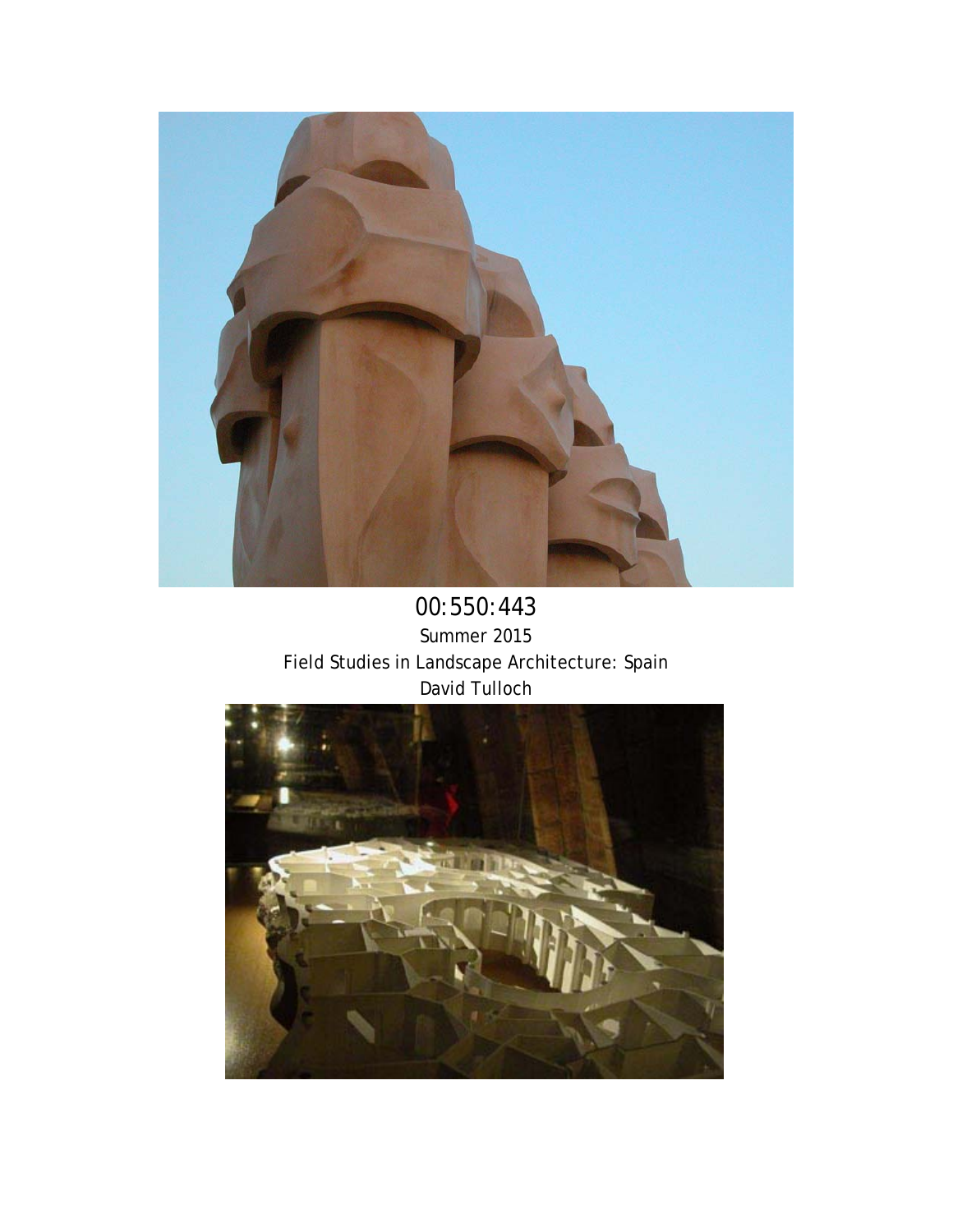# Class Overview

The class will use a studio format to explore existing planning and design work in Barcelona and the surrounding areas for five weeks. The class will begin with daily field visits to study the plazas, gardens, neighborhoods, buildings and art of the region. We will observe, sketch, measure, photograph and write about these spaces to deepen our understanding of how they function. Whether it is Cerda's masterplan for the city or the sculptural work of American Beverly Pepper, almost every design we study will be something that works in a uniquely Catalan way. We will also take a lengthy trip to Central Spain to see other cities and sites that are distinct from the Catalan design.

During the early portion of the class we will use sketch design problems to test how students' understanding of this unique landscape works within existing site constraints. For the last two weeks of the semester we will focus on the development of a plan for a large site in the City. The development of the sitespecific design intervention will give students the opportunity to apply the lessons learned throughout the class while honing their design and representation skills.

# Learning Goals

Illustrate ways that Spanish physical design features and cultural landscape elements shape the daily living environments of Spanish cities

Demonstrate mastery of design addressing the interconnection between a newly familiar people and places

## Travel

Each day we will meet and head out to sites around the city at 8:30am unless otherwise specified. Every day students should always come equipped with sketchbooks, cameras, sunscreen, pens and their subway pass.

To get around Barcelona we will use mass transit, a lot. Each Monday morning that we are in Barcelona we will start with a new 5-day city pass that includes transit and museums and you will need the pass to get around. If you lose or misplace yours, replacements are your own responsibility.

At the start of the trip we will embark on a cross-country trip to see Madrid, Grenada, Valencia, Toledo, and Cordoba. This will be a whirlwind trip so you will need to be rested up.

## Grading

| <b>GRADING:</b>                     |            |
|-------------------------------------|------------|
| Barcelona Sketch Design Assignments | 25%        |
| Research Paper/Presentation         | <b>20%</b> |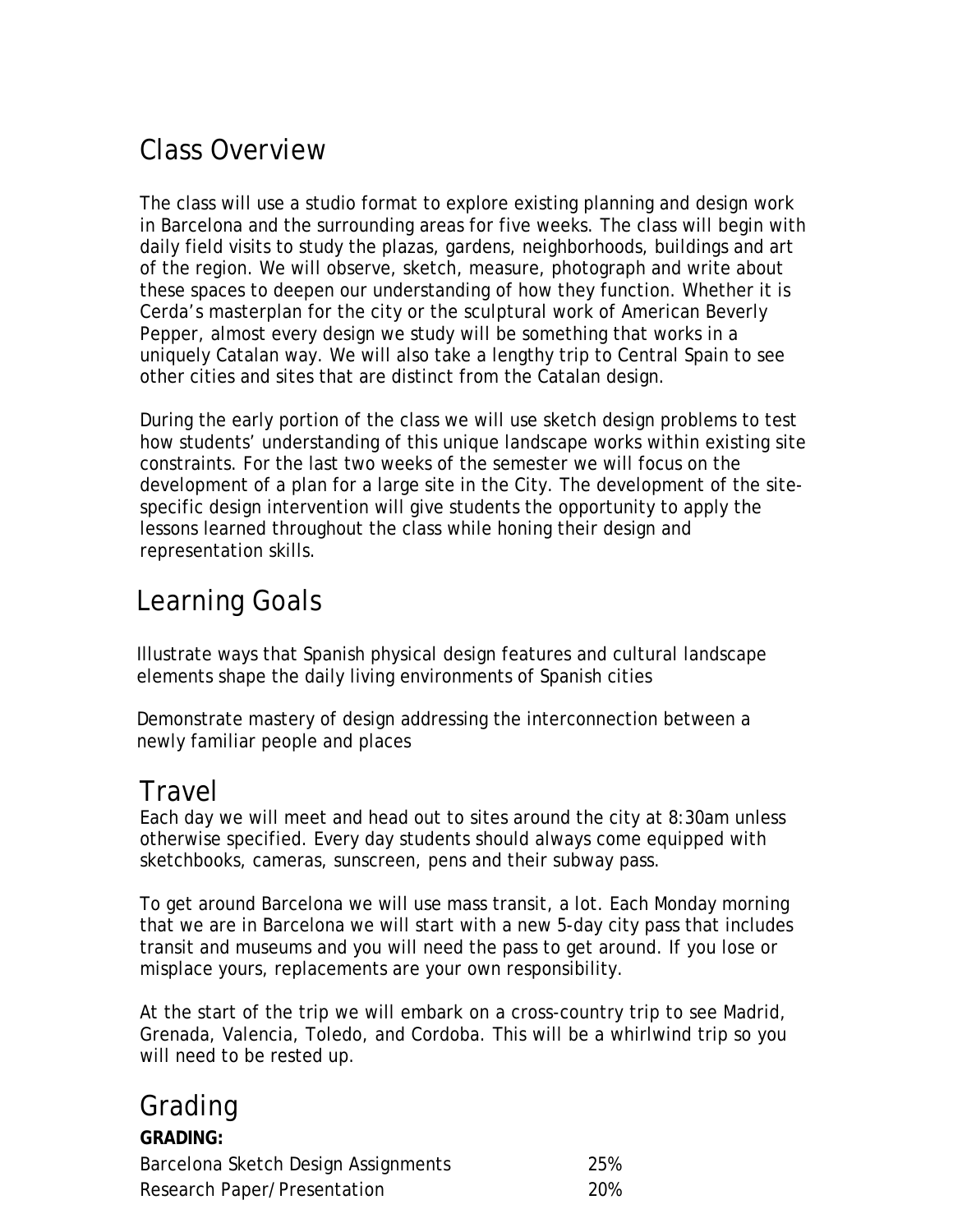| Barcelona Design Project | 30% |
|--------------------------|-----|
| Photographic Assignments | 10% |
| Sketchbook               | 15% |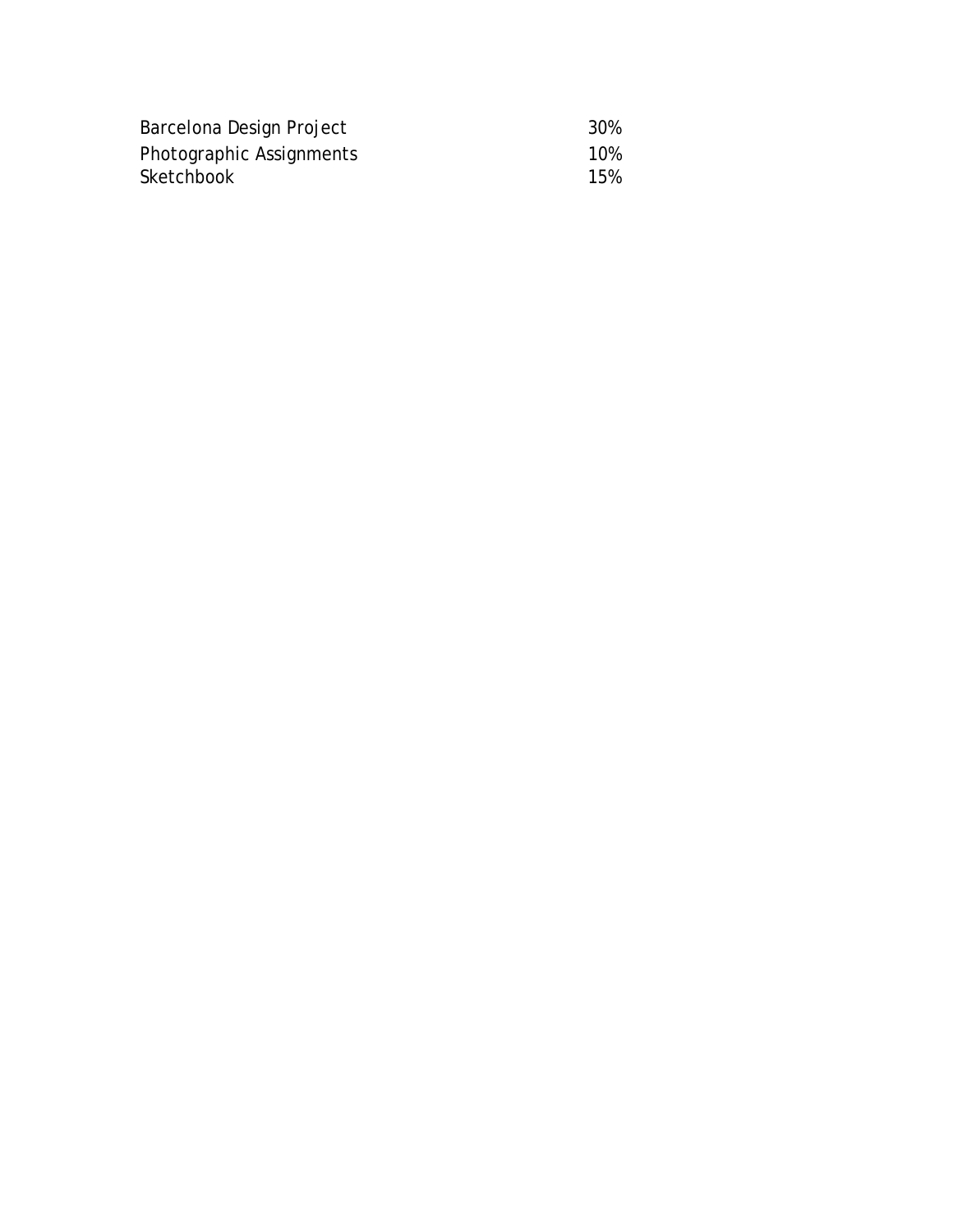## **Activities**

### **MATERIALS:**

Sketchbook, pens, pencils, a few color pencils, straight-edge, camera, trace paper. Optional: burnishing tool.

### **PHOTOGRAPHY:**

Everyone is obligated to pitch in to our Speaker Series presentation that we will give this fall. And donating digital photos from the trip will be an important part. But photography also becomes an important way that we explore and document the landscapes that we visit. So we will have two running photographic assignments, each will require turning in a set of photos at the end of the trip. There are multiple acceptable ways to turn in sets of digital photos including: Flickr streams, Picasa, saved on the RU LA servers at Blake Hall.

- 1) Every student should pick one major landscape (repeats are allowed) to photodocument with ~20-30 photos. These will be places like the Industrial Plaza or the Olympic parks on Montjuic or Park Guell. You should be trying to capture both the large experience and the small details. This will mean a variety of scales and settings and it will mean capturing both objects and spaces.
- 2) Each student is being given a theme that they will be expected to photograph throughout the trip. At the end of the trip each student should turn in a collection of 24 photos from Spain that capture the variety and depth of that theme.

| <b>STUDENT</b> |
|----------------|
| Student 1      |
| Student 2      |
| Student 3      |
| Student 4      |
| Student 5      |
| Student 6      |
| Student 7      |
| Student 8      |
| Student 9      |
| Student 10     |
| Student 11     |
| Student 12     |
|                |

**SKETCHBOOK:** Each student is required to create a thorough sketchbook as the trip proceeds. Every single day of the trip you should be sketching and writing. At some sites we may require you to spend a specified amount of time sketching a specified object or theme in a specified way (e.g., 30 minutes at the Plaza Catalunya sketching the fountains in b/w with one color or accent). But you should also be using free time to capture thoughts about your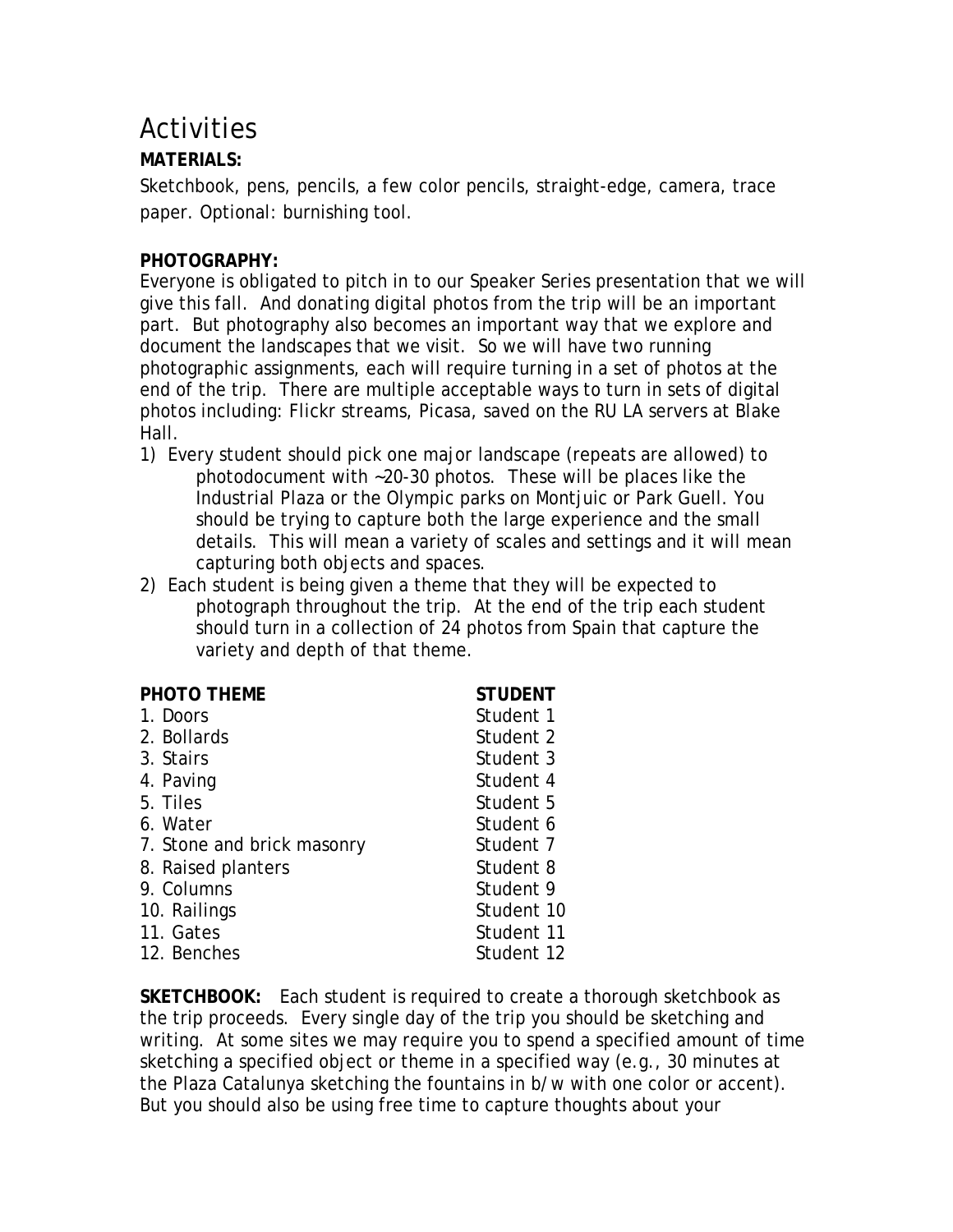experiences, drawing the little things that you see (like fruit at La Boqueria or paving details at Auditoria Park), and writing about the cultural experiences. The sketchbook will also become an important place to try out your ideas for your final design.

**PAPER:** Each student will be presenting a research paper while we are in the field. The written paper will be 5-7 pages long and the presentation will be given at a place/time that relates to the topic of the paper. Often these will serve as the primary introduction that all students in the class will get

| <b>AUTHOR</b> |
|---------------|
| Student 1     |
| Student 2     |
| Student 3     |
| Student 4     |
| Student 5     |
| Student 6     |
| Student 7     |
| Student 8     |
| Student 9     |
| Student 10    |
| Student 11    |
| Student 12    |
|               |

### **STUDIO PROJECTS:**

Like your previous studios, the design projects are a central part of the overall effort. Unlike those other classes, our design work will be conducted in less formal settings on sites about which we will have far less data and information. Some will be undertaken in the field, primarily in sketchbooks, at specific sites (like the square intersection spaces formed with chamfered building corners in Cerda's city grid).

We will also devote about 1 week to a major design project on a larger site within the greater Barcelona area. This design will probably be developed on layers of trace with a final drawing on an opaque material that is acquired in Barcelona.

Because design and art stores are extraordinarily hard to find in Barcelona, you will need to bring all of your pens and drawing utensils from New Jersey. Because we will be drawing on small tables or floors, you can leave your Tsquare at home but bring small drafting tools with you.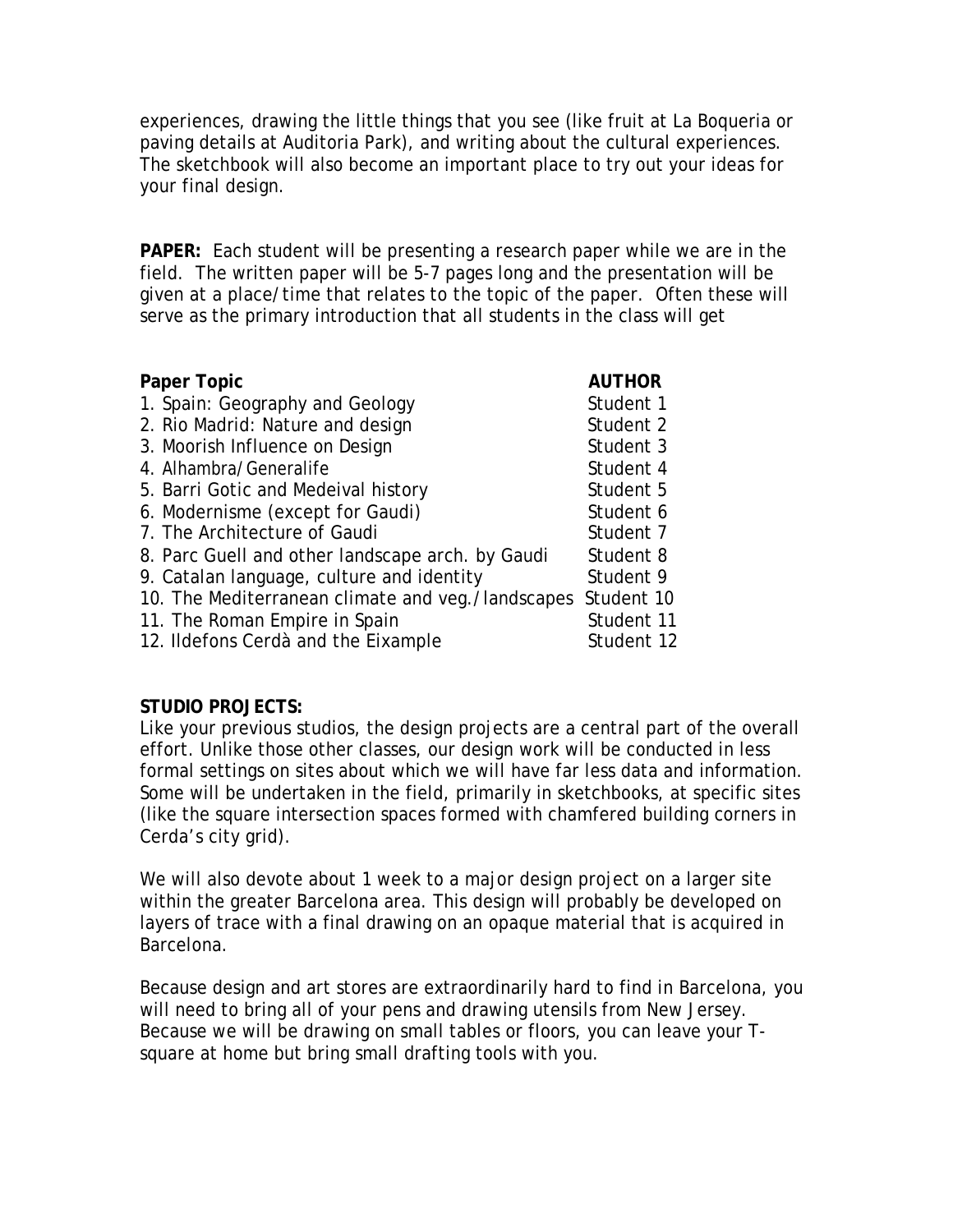

# Travel Details

The studio will begin with an orientation at Ayre Gran Hotel Colón 3pm on Sunday May 31<sup>st</sup>. You will be free to go, after the final presentations and farewell event late in the day on July 3rd.

# Work Submissions

It is your job to get your design work (Final design, sketchbook, research paper) back to Blake Hall and submit it by July 15<sup>th</sup>. If your travels will keep you from doing that, you should talk to Dr. Tulloch early to work out an alternative.